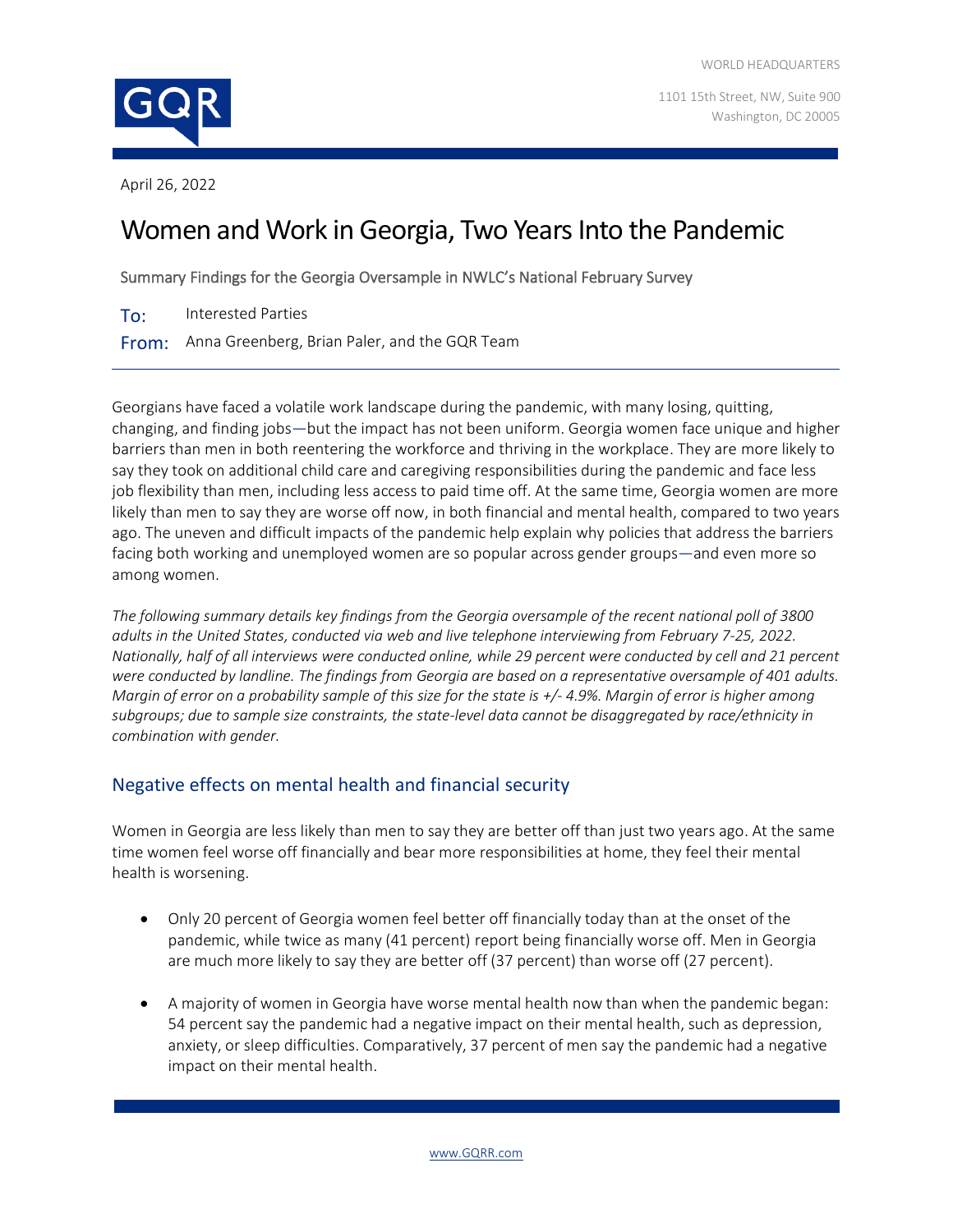• Among Georgia women who report a negative mental health impact, 31 percent say they pursued treatment from a mental health professional, such as therapy or medication, for mental health issues, compared to 20 percent of men. Among those women who did not pursue help, about one in three (32 percent) say treatment or professional help was not affordable, too hard to access, or that they did not have time to pursue it.



- Among women in Georgia, 54 percent say their own or their family's physical and mental health is one of the top two causes of stress for them, compared to 45 percent of men who say so. Nearly half (45 percent) of women cite bills and expenses as one of their top two causes of stress, compared to 40 percent of men.
- Caregiving concerns are also a notable source of stress: 32 percent of Georgia women cite caring for children, elderly family members, or balancing work and caregiving in general as a major stressor.

## A highly volatile employment landscape

The pandemic brought dramatic changes to the American workforce, with large numbers of workers losing or quitting jobs, changing hours, and changing jobs. Almost 4 out of 10 Georgians (39 percent) say they lost or quit a job, reduced hours, or changed jobs in the two years since the pandemic began.

• Among Georgians working at the beginning of the pandemic, women are about as likely as men to say they lost or quit a job during the pandemic: 20 percent of women say they lost or quit a job during the pandemic, compared to 23 percent of men. However, working women in Georgia are more likely than men to say their hours were reduced during the pandemic, by a 42 to 35 percent margin.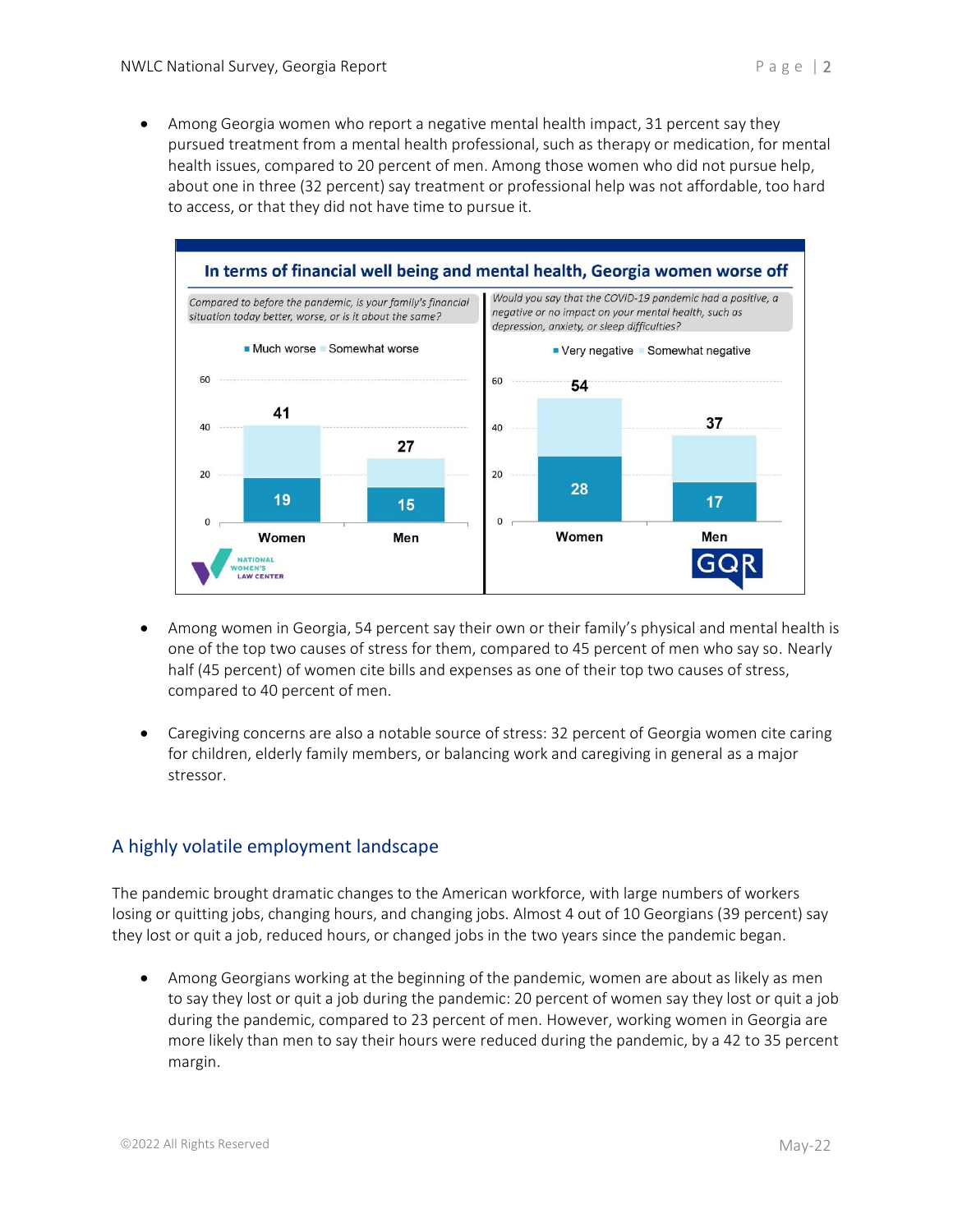- Both women and men in Georgia are struggling to get back to work after losing or quitting jobs during the pandemic: Only 54 percent of Georgia women and 56 percent of Georgia men say they took a new job after losing or quitting a job in the past two years. This employment landscape differs significantly from the national landscape—where men are much more likely to have returned to work than women—and is primarily driven by lower rates of return to work among men, as opposed to higher return rates among women.
- When it comes to what Georgians are looking for in a new job, both women and men are most likely to say their top priority is salary and benefits. After that, women are most likely to prioritize the ability to work from home, while men are more likely to seek growth opportunities.
- Looking forward, both women and men see good job opportunities available, but women are much less optimistic than men: a 62 percent majority of women in Georgia say there are good job opportunities available for someone like them, while 85 percent of men say so.

### Low job quality and inadequate support to meet caregiving needs

Women in Georgia are significantly more likely than men to say increased responsibilities are hindering their ability to work, as child care and other caregiving responsibilities are falling more heavily on women. And working women in Georgia are particularly likely to lack the flexibility, wages, and benefits they need to care for themselves and their families.

- Women are more likely to say that school or child care disruptions affect their ability to work or look for work. In Georgia, 14 percent of mothers say they must stop working or looking for work altogether when kids are home from school or child care, while only 5 percent of fathers say they are unable to work when children are home.
- Georgia women are more likely than men to say they have caregiving responsibilities at home for loved ones who are ill, disabled or elderly, by a 35 to 30 percent margin.
- Working women are less likely than working men in Georgia to say they receive benefits from their jobs. Only 46 percent of working women in Georgia say they receive health insurance, compared to 54 percent of men. Among working women, 43 percent receive paid vacation, 40 percent receive paid sick days, 31 percent receive paid medical leave, and 31 percent receive paid family leave. Comparatively, 49 percent of men say they receive paid vacation, 53 percent receive paid sick days, 37 percent receive paid medical leave, and 38 percent receive paid family leave. In fact, 39 percent of working women in the state say they receive none of these benefits, compared to 22 percent of working men.
- More than one in three Georgia women (37 percent) hold jobs that pay \$15 per hour or less, compared to 26 percent of men. Workers in these low-paid jobs are especially likely to lack access to benefits.